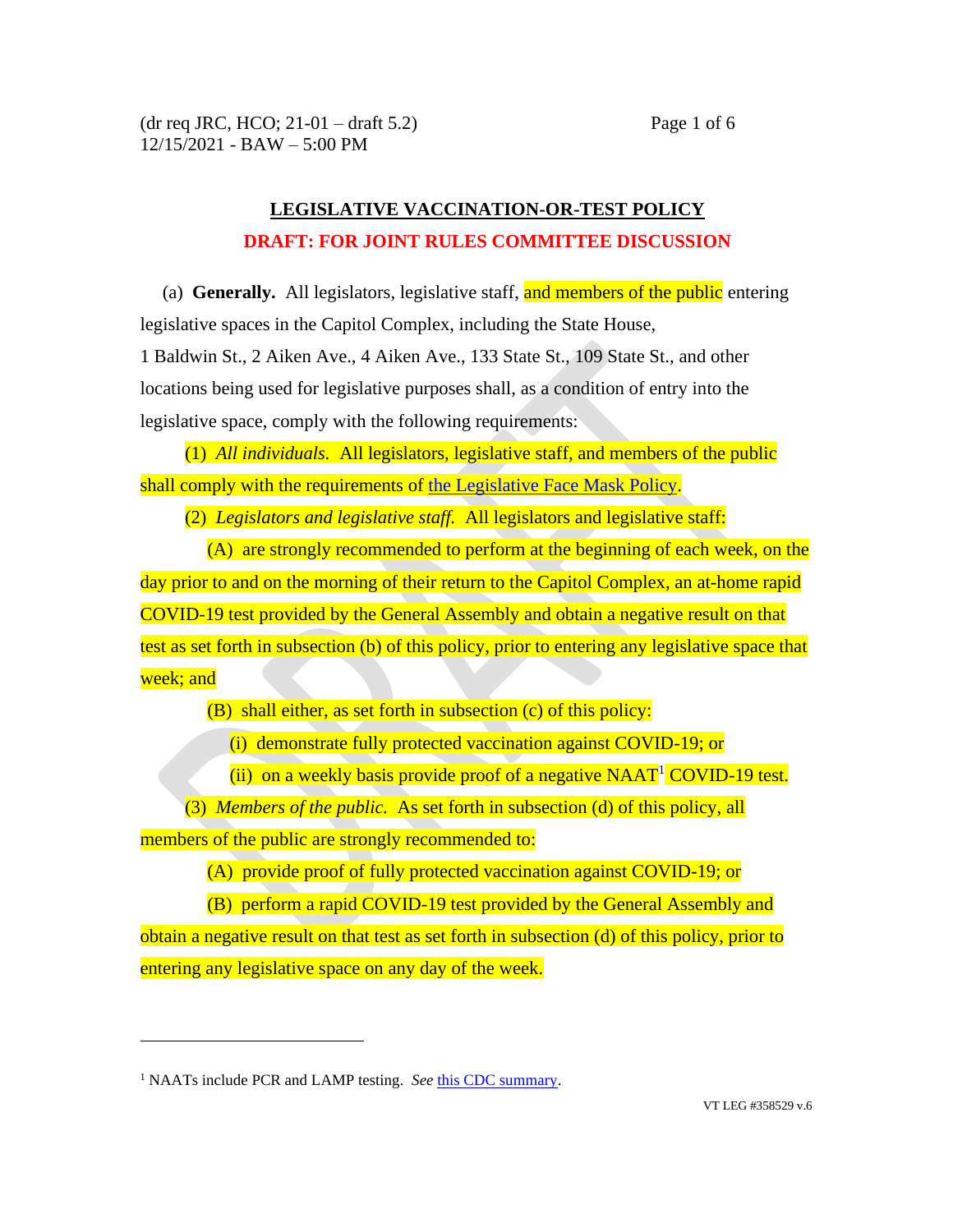## (b) **Legislators and staff; strongly recommended weekly rapid testing.**

(1) The Office of Sergeant at Arms shall make available to legislators and legislative staff, on a scheduled to be determined by the Office, rapid COVID-19 tests, in order for those individuals to perform the tests described in this subsection.

(2) Each legislator and legislative staff member is strongly recommended to perform a rapid test at home at the beginning of each week, on the day prior to and on the morning of their return to the Capitol Complex and test negative, prior to returning to any legislative space that week, and to not enter any legislative space if they test positive and to notify the Office of Sergeant at Arms of any positive test.

## (c) **Legislators and staff; required vaccination or weekly NAAT test.**

(1) *Fully protected vaccination.*

(A) Each legislator and legislative staff member who has obtained fully protected vaccination shall provide to the Office of Legislative Human Resources proof of that vaccination or, if unable to provide that proof, shall attest that they have obtained that vaccination on a form provided by the Office.

(B) The Office of Legislative Human Resources shall maintain copies of the proof of fully protected vaccination and the attestations provided to it in the manner set forth in subdivision (4) of this subsection.

 $(C)(i)$  As used in this policy, "fully protected vaccination" is as defined by the Vermont Department of Health.<sup>2</sup>

(ii) If the Department defines "fully protected vaccination" to include COVID-19 boosters, the implementing entities described in subdivision  $(e)(2)$  of this policy shall provide notice of that change and a reasonable time for legislators and legislative staff to complying with subdivision (1)(A) of this subsection.

 $2$  As of December 15, 2021, "fully protected vaccination" means that it has been at least two weeks since an individual has received their 1) second dose of COVID-19 vaccination for a two-dose series vaccine; or 2) one dose of COVID-19 vaccination for a single-dose vaccine.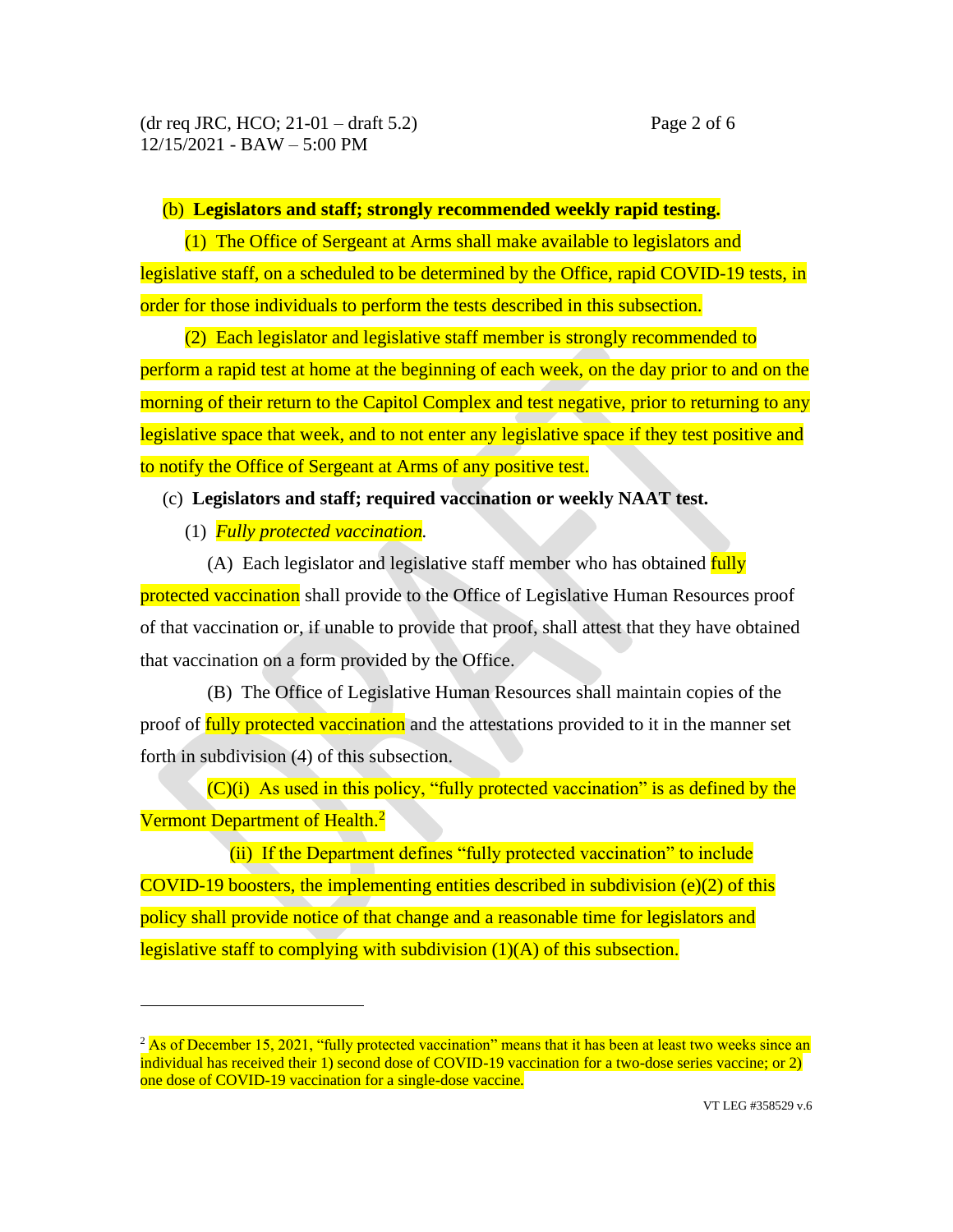(2) *Weekly NAAT surveillance testing; exemptions.*

 $(A)(i)$  Unless exempted under subdivision  $(B)$  or  $(C)$  of this subdivision (2), a legislator or legislative staff member who is not in compliance with the fully protected vaccination requirements of subdivision (1) of this subsection shall provide on a weekly basis, on a scheduled determined by the Office of Sergeant at Arms, proof of a negative NAAT COVID-19 test provided by the Office.

(ii) Individuals may self-administer their tests but shall have their results read by or in the presence of the Office of Sergeant at Arms.

(iii) Individuals may obtain NAAT COVID-19 tests from outside entities at their own expense in order to comply with this policy, so long as those tests otherwise conform to the provisions of this policy.

(iv) The Office of Sergeant at Arms shall send to each individual by legislative email notice of each individual's test results, in addition to any in-person notification, and shall submit all test results to the Office of Legislative Human Resources as soon as practicable on the day a result is received.

(v)  $\overline{A}$  legislator or legislative staff member who tests positive for COVID-19 shall not enter any legislative meeting spaces until it can be demonstrated that the individual is safe to return to those spaces in accordance with Centers for Disease Control and Prevention or Vermont Department of Health guidelines, or other policies that may apply to the individual.

 $(B)(i)$  A legislator or legislative staff member may be granted a medical exemption from COVID-19 testing and, if appropriate, a reasonable accommodation, if the individual provides to the Office of Legislative Human Resources a signed statement from a licensed health care provider certifying that the testing is or may be detrimental to the individual's health.

VT LEG #358529 v.6 (ii)  $\overline{A}$  legislator or legislative staff member may be granted a religious exemption from COVID-19 testing and, if appropriate, a reasonable accommodation, if the individual provides to the Office of Legislative Human Resources an attestation that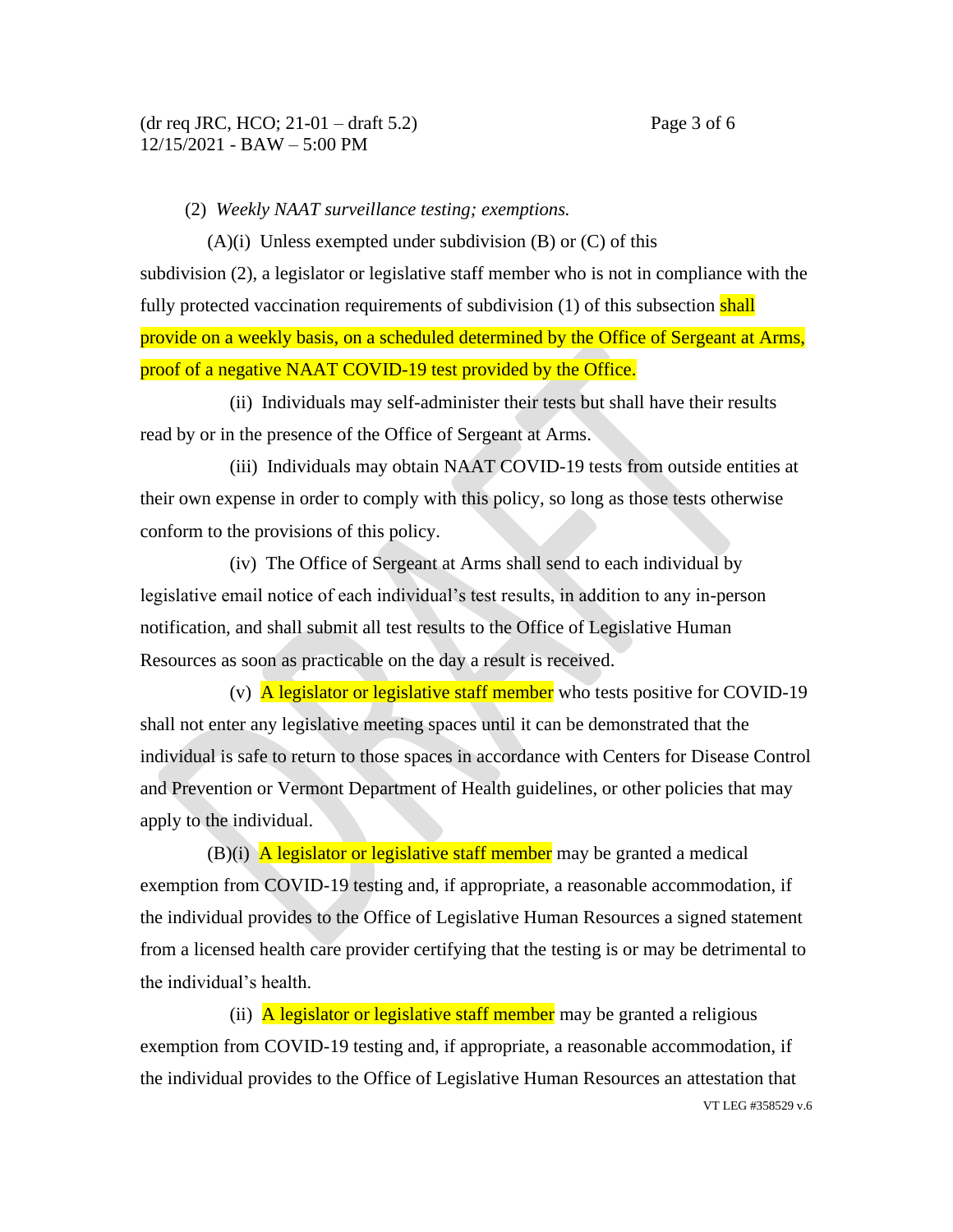the individual is prevented from undergoing such testing based on a sincerely held religious belief, practice, or observance.

(iii) The Office of Legislative Human Resources shall prepare forms for requesting exemptions and, if appropriate, reasonable accommodations and may consult with the Office of Legislative Counsel and the individual's supervisor prior to granting an exemption and, if appropriate, a reasonable accommodation under this subdivision (B).

(C) **A legislator or legislative staff member** who has received a positive COVID-19 test, or who has been diagnosed with COVID-19 by a licensed healthcare provider, shall not be required to undergo COVID-19 testing for 90 days following the date of the individual's positive test or diagnosis.

(3) *Optional testing encouraged.* Legislators and legislative staff who have demonstrated that they have obtained fully protected vaccination against COVID-19 are encouraged to be tested for COVID-19 regardless of their vaccination status, and those individuals shall be afforded the same opportunity to be tested for COVID-19 as are the legislators and legislative staff who are required to be tested under this subsection (c).

(4)*Maintenance of records and information.*

(A) The Office of Legislative Human Resources shall maintain in a secure location all records submitted to it under this policy.

(B) The Office of Legislative Human Resources shall maintain a roster of the legislators and legislative staff who have demonstrated that they have obtained fully protected vaccination ("fully vaccinated roster") and of those who are required to be tested weekly under this policy ("test roster"), and shall provide a weekly list demonstrating whether the individuals on test roster have been tested that week, along with notice of any positive COVID-19 tests to:

(i) the chair of the chamber's committee on rules in the case of a member of that chamber or that chamber's staff, or to the vice chair of that committee in the case of the committee chair;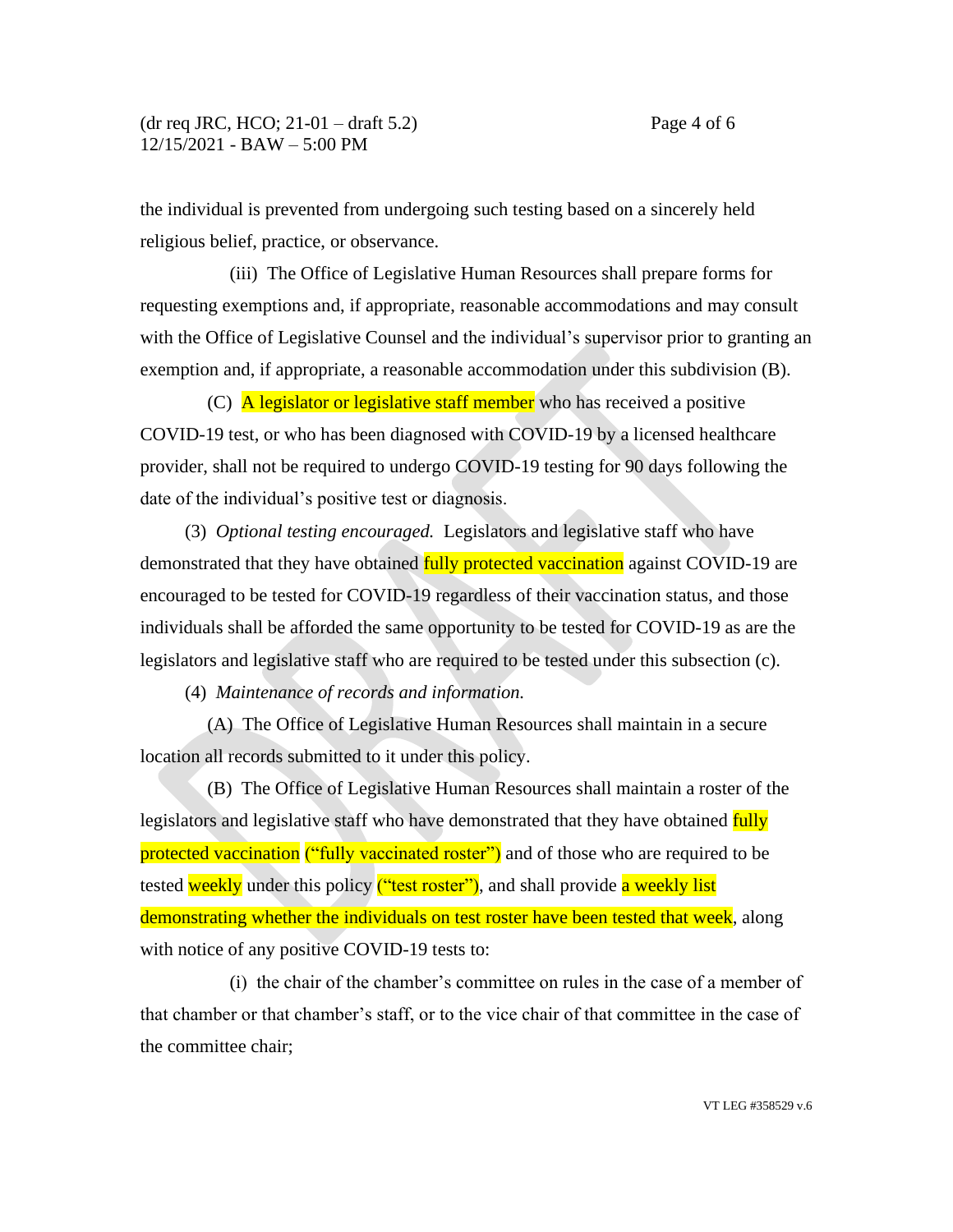(ii) the chair of the appropriate oversight committee in the case of a department head; or

(iii) the head of the appropriate legislative department, in the case of any other legislative staff member.

(C) The entity receiving the individuals' information under subdivision (B) of this subdivision (5) shall ensure those individuals' compliance with this policy.

(d) **Members of the public; strongly recommended proof of fully protected vaccination or daily rapid testing.** 

(1) *Strongly recommended.*

(A) As a condition of entry into a legislative meeting space, each member of the public is strongly recommended to:

(i) provide proof of fully protected vaccination against COVID-19 in a manner determined by the Office of Sergeant at Arms; or

(ii) perform on each day the individual desires to enter a legislative meeting space a rapid test provided by the Office of Sergeant at Arms at a location determined by the Office, with the result read by or in the presence of the Office or designee. The result shall be negative as a condition of entry to the legislative meeting space.

(B) The Office of Sergeant at Arms or designee shall not maintain any records of test results provided under this subdivision (1).

(2) *Public health screening questionnaire.* The Office of Sergeant at Arms shall ensure that members of the public are asked whether they are exhibiting symptoms of COVID-19 and to refrain from entering a legislative space if they answer affirmatively.

(e) **Recommendation; implementation; confidentiality; effective date.**

(1) *Recommendation.* The Committee on Joint Rules recommends this policy as a matter of common concern to both chambers.

(2) *Implementation.*

(A) Each chamber shall be responsible for implementing this policy for the members of its chamber and its chamber staff.